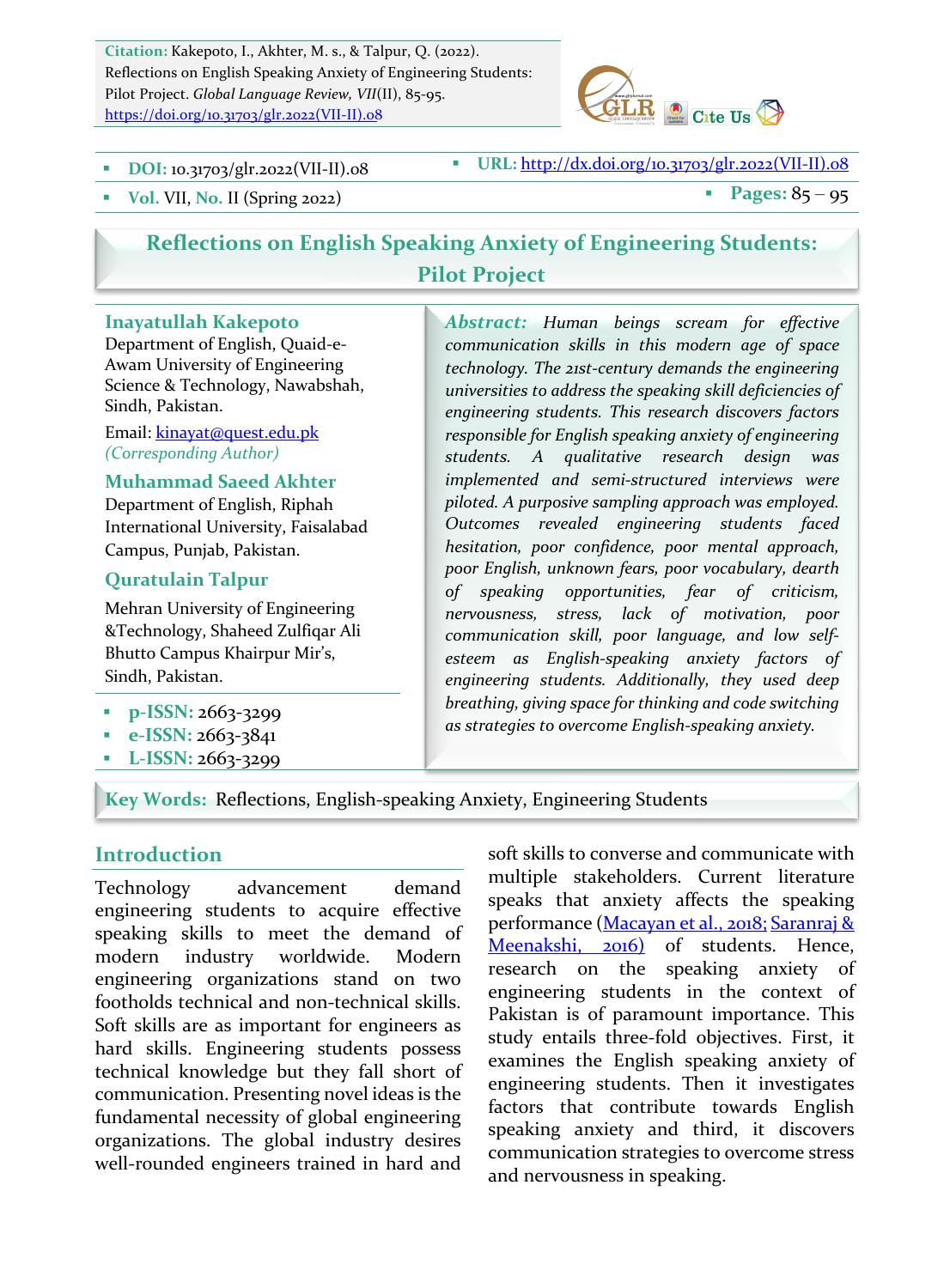## **Literature Review**

Anxiety indicates fear, worry, apprehension, mental pressure, and self-generated beliefs. Anxiety observes paradigms of temporary response to apprehension, situation-specific persistent behavior patterns or responses (Teimouri et al., 2019), and English language learners observe all these behaviors (Ahsan et al.,  $2020$ ). Speaking has remained the most frightening task for students because; English language courses taught at engineering universities do not accomplish the speaking needs of students. Engineering students face anxiety, stress and nervousness due to inadequate speaking skills. Language teachers push students to come on the rostrum to speak in front of peers but they have always been found reluctant. Speaking anxiety is the most prevalent disorder among students. Science, engineering, and technology students need to be proficient in speaking skills to perform communication tasks in the workplace. Engineering graduates of Pakistan have to join global organizations therefore, they should be prepared accordingly. Moreover, they have to pursue higher studies in foreign universities of the world that needs effective speaking skills with academic advisors. English speaking skills are binding for engineers either for study or for jobs (Santos, 2019). Engineers will have to write research proposals, technical reports, feasibility reports, and daily reports and present them before field experts. Ahsan et al.  $(2020)$ asserted that anxiety should never hinder the communication ability of speakers. Engineers with strong communication skills are an asset for companies. Voices come from the industry in that engineering graduates possess poor communication skills and they are not ready for industry jobs. It shows the competency gap between required and acquired skills of engineering graduates (Lenard & Pintaric, 2018). English language anxiety influences communication (Bashori  $et$  al.,  $2020$  and it stops students from performing projects orally. Students feel fear of making mistakes and audience criticism (Kho & Leong,  $2015$ ). Fearful students are always unwilling to participate in oral activities. They feel fear that if they fail to perform well audience shall laugh at them.

## **Empirical Studies on English Speaking Anxiety Studies in Perspective of Pakistan**

Sara Shahbaz et al. (2021) studied English language speaking anxiety fear among Women University, Multan students and concluded that speaking anxiety exists among students. Abdus Samad et al. (2021) investigated classroom-related foreign language speaking anxiety of university students of Pakistan and explored classroom environment, fear of negative evaluation, large classrooms, fear of being put on the spot, shortage of time, and unfamiliarity with students. Siddique Hadiqa et al. (2020) searched the speaking anxiety of university students and found pronunciation, deficient verbal knowledge, and fear of negative evaluation as students English-speaking anxiety. Malik Sameena et al. (2020) hunted perceived barriers in FLSA. Results inform that vocabulary, grammar, pronunciation, unfamiliarity with the topic, anxiety, anxiousness, introverted personality, low self-esteem, lack of confidence, pressure, fear of negative evaluation, and teacher remarks were barriers. Uzma Noora et al. (2020) searched common errors in EFL postgraduate students of Pakistan and found lack of vocabulary, inappropriate use of sentence structure, and hesitation as affecting variables. **Abbasi et al.** (2019) examined speech anxiety in ESL classrooms and concluded speech anxiety prevails among second language learners. Mugheri et al.  $(2018)$  explored the speaking anxiety of students and found a moderate level of anxiety among students. **Bhatti Nasreen et al.** (2016) studied perceptions of English language learners on language learning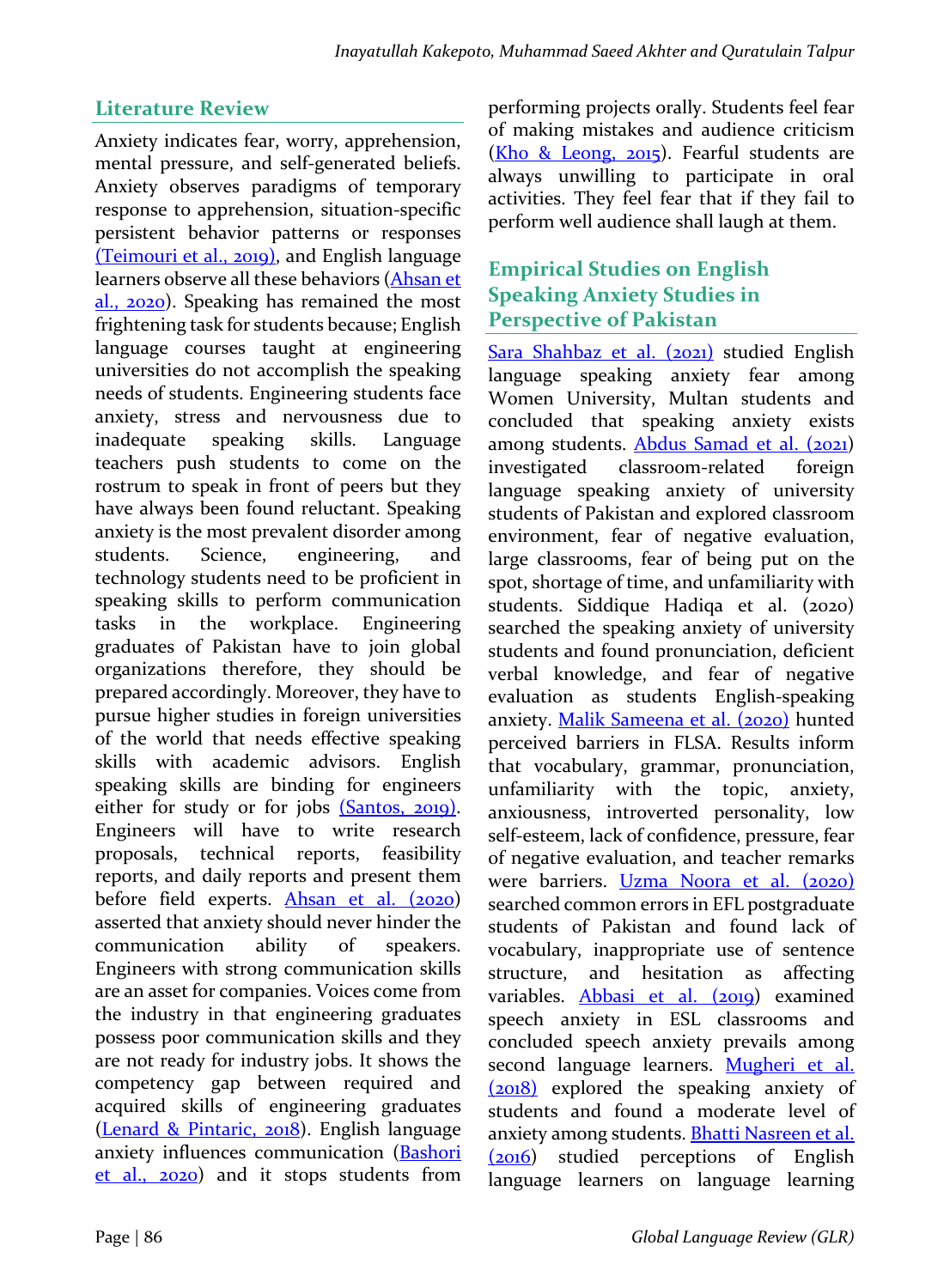anxiety in EFL classrooms. Results exhibited that communication apprehension, selfperceived proficiency, fear of negative evaluation, and nervousness were anxiety factors. Gopang et al. (2015) surveyed university students and found test anxiety, communication apprehension and fear of negative evaluation as anxiety factors. Mudassar Nazir et al. (2014) studied second language speaking anxiety among ESL learners and found participants faced communication apprehension and fear of negative evaluation. Filza Waseem et al. (2013) studied anxiety among learners of English and found fear of negative evaluation, speech apprehension, fear of tests, and English class anxiety among students. Kakepoto Inayatullah et al. (2013) studied communication apprehension of engineering students and found communication apprehension and poor confidence among engineering students. Kakepoto Inavatullah et al. (2013) investigated the communicative competence of engineering students and discovered engineering students employed message reduction, code switching, fillers and selfrepetition strategies to overcome communication deficiencies. In another study, Kakepoto Inayatullah et al. (2012) searched the oral communication skills of engineering students and found lack of confidence, poor knowledge, poor environment and poor English as engineering students' barriers. **Khattak et al.** (2011) studied the causes of English language learning anxiety among university students and fear of making mistakes and nervousness about failing in examination were anxiety factors. Riffat-un-Nisa et al. (2010) studied students' foreign language classroom anxiety and concluded speaking in front of an audience, grammatical mistakes, pronunciation and incapable to sudden talk as anxiety reasons.

# **Empirical Studies on English**

# **Speaking Anxiety in International Perspective**

Nugroho Iman et al. (2021) studied students' speaking anxiety factors in an EFL online classroom. Researchers concluded students were anxious due to communication apprehension, test anxiety, fear of negative evaluation and teachers' bad teaching styles. Sugiyati Kenti & Indriani Lilia (2021) exposed the causes of public speaking anxiety among students and fear of negative evaluation as students' anxiety factors were found. Fang Fan & Tang Xiaofei  $(2021)$  studied Chinese students learning anxiety and found fear of negative evaluation and speaking without proper preparation as anxiety factors. Mubash  $(2020)$  investigated the reasons for English language speaking anxiety of students and explored the fear of negative evaluation, fear of others' perception, fear of communication, low self-esteem, and language proficiency as students speaking anxiety. Asysyifa et al. (2019) studied students' speaking anxiety in the EFL classroom and explored students were anxious owing to lack of preparation, material understanding, making mistakes, ridicule by friends and choice of appropriate English words. Ridwan Nurmansyah et al. (2018) studied students' English-speaking anxiety and explored poor vocabulary, poor preparation, fear of making mistakes, low English proficiency, poor practice, and poor communication ability. Tian (2019) led a study in Korea and found negative attitudes towards presentations, silence, and speech disturbance by peers and teachers as factors. Toubot et al. (2018) surveyed students of Libya and explored low confidence, fear of negative evaluation, and communication apprehension as students' anxiety. Reni Handayani et al. (2018) studied introverted students' problems with English speaking and found participants faced language anxiety and fear of negative evaluation. Songyut Akkakoson (2016) studied the speaking anxiety of Thai students and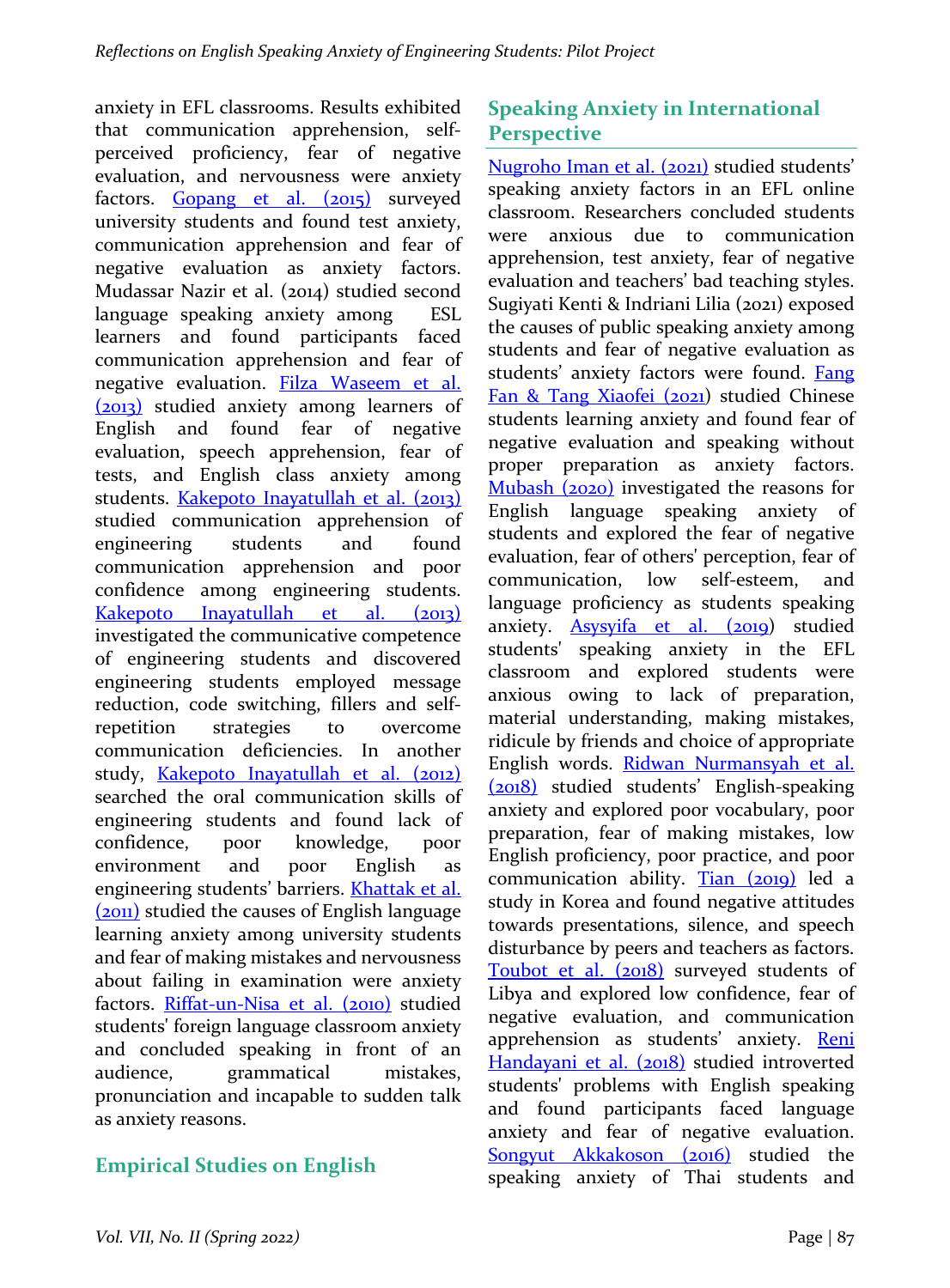explored their poor speaking English ability of students. **Sari Darmaida** (2016) studied students' strategies to reduce speaking anxiety and found students avoided eye contact with teachers and class fellows and used body language expressions to reduce English speaking anxiety. **Amirul Mukminin**  $et$  al. (2015) explored the speaking anxiety of students and found a lack of vocabulary, grammar, fear of negative responses, low selfesteem and fear of evaluation as anxiety.

### **Research Questions**

- 1. What are engineering students' perceptions about English-Speaking Anxiety?
- 2. What are the factors that contribute to the English speaking anxiety of engineering students?
- 3. What are strategies that engineering students employ to overcome English speaking anxiety?

### **Method**

#### **Design of the Study**

The qualitative research method was used. Qualitative research allows us to know the world of people and enable us to know about human experiences (Denzin & Lincoln, 2008; Merriam, 2009).

### **Study Participants**

Five final-year engineering students participated in this pilot project. Respondents were studying the subject of English for about 10 years. At the time of data collection, they were pursuing a Bachelor of Engineering (B.E) degree program ranging in Civil, Electrical, and Mechanical engineering disciplines. 

### **Research Instrument**

A semi-structured interview was selected as a research instrument. It assisted in exploring students' views and thoughts (Creswell, 2012;

Marshall & Rossman, 2011) on speaking anxiety. Semi-structured interviews offer a better opportunity to establish a close relationship between interviewer and interviewee. They are flexible and allow to ask more questions from responses. Semistructured interviews are exploratory (Creswell & Báez, 2020) and offer good chances for rich data collection. Research objectives determine the selection of interviews (Natow, 2020). Semi-structured interviews allowed for modifying and expanding the scope of interview questions (Robson, 2011; Rubin & Rubin, 2012; Seidman,  $2013$ ) in this study.

### **Procedures**

Purposive sampling was employed and it is part of qualitative research. Each interview lasted about 15-20 minutes, reliant on the volume of information shared. Interviews were tape recorded to warrant data accuracy. Audiotape recordings were transcribed verbatim to generate themes from the raw data for discussion.

### **Data Analysis**

Data reduction, data display, and conclusion drawing methods were used as guided by (Miles & Huberman, 1994). During the data reduction phase, researchers transcribed all recorded verbatims and extracted the essence of the interviews. All trifling interview content was discarded, separated from essentials. Results were displayed in tabular form to categorize verbal accounts and strategies. Data display is a collection of organized and pressed information to be deduced and displayed (Miles & Huberman, 1994). Lastly, deductions were drawn, presented, and discussed in descriptive form.

### **Results and Discussion**

This section presents the findings of the research questions of the study.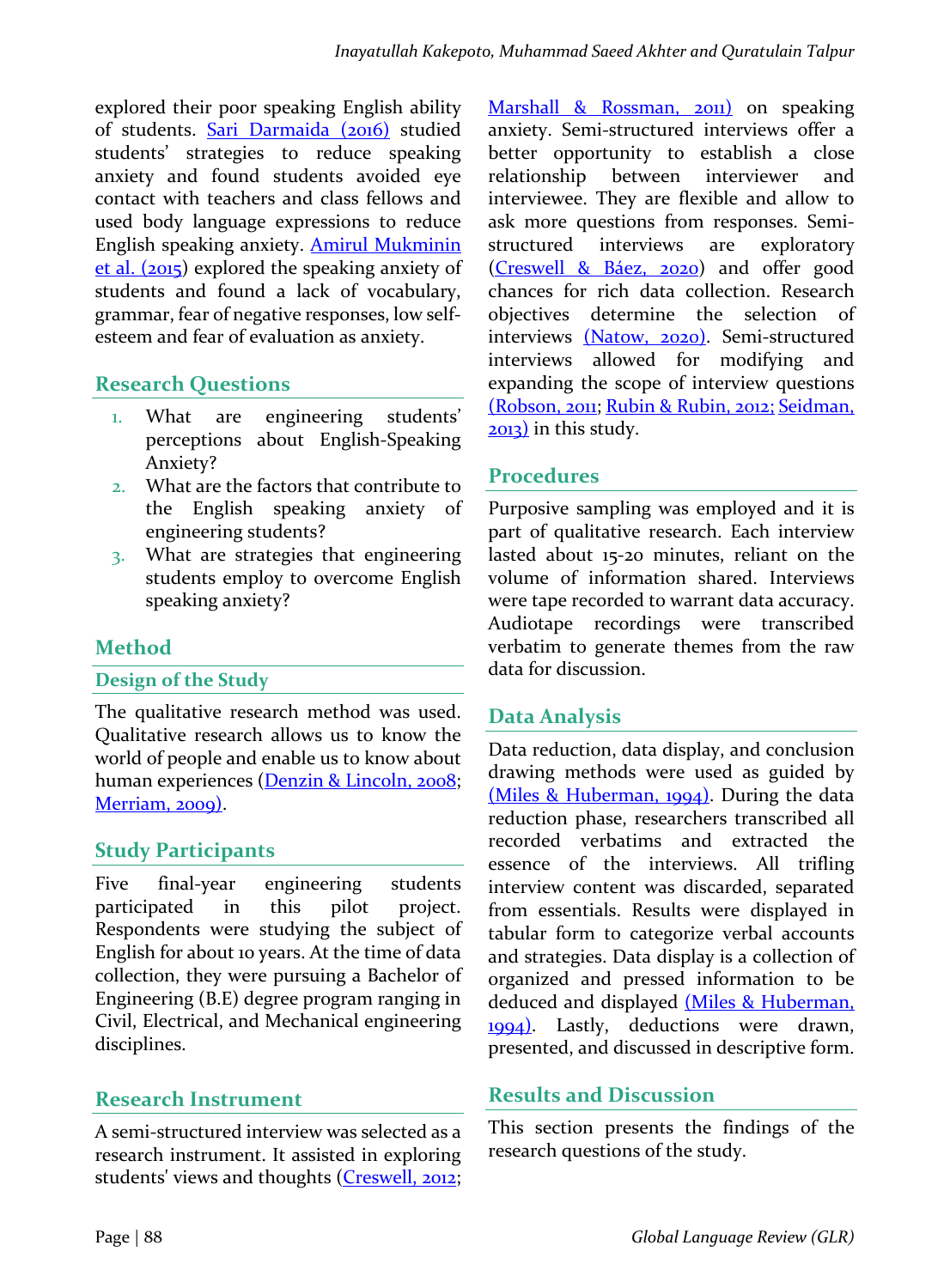**RQ** 1: What is engineering students' perceptions about English-Speaking Anxiety? Engineering students responded:

"I don't think so that English speaking is very difficult for me, because we are studying, our medium of education is English since our childhood...so English is not problem to speak in English" *(STD1)*.

"… yes… English language…is very…very difficult for me... when I come before my teachers...I feel too much hesitation, and I am having too much lack of confidence... this is the reason I am unable to communicate my feelings before my teachers and fellows as well. And due to poor mental approach, this is also...the reason for me to share my ideas with others in my environment" *(STD2)*.

"I personally feel somehow difficult to speak English to communicate with my friends and teachers that is not because of poor English, that is because of lack of confidence and unknown fears...that's why I feel somewhat difficult to share my ideas the main reason and cause is lack of confidence" *(STD3)*.

"In my opinion, the English language is not difficult, but due to lack of confidence, vocabulary...I am feeling difficult the reason is vocabulary" *(STD4)*.

"I think English speaking is not difficult...we need an atmosphere where we can speak English...we can share our ideas with friends and teachers and we have to kill the fear... we build confidence... I think that we always feel fear of saying something... if I am speaking English with my friends or teachers, may be teacher understands something or my friends laugh at me, I think there is lack of confidence...we have to improve our poor atmosphere or we have to create confidence…" *(STD5).*

**RQ** 2: What are the Factors that Contribute to English Speaking anxiety of Engineering Students? 

Engineering students failed to deliver clear answer of this question. Henceforth, again a question was asked whether Stress, Anxiety and Nervousness contribute to their Englishspeaking anxiety. They replied as:

"No, I don't feel any stress speaking in English...during normal conversation with friends and teachers that doesn't happen but when we are for presentation...am not very well prepared for presentation, I have noticed I was nervous, normally...I don't feel any nervousness and anxiety" *(STD1)*.

"Yes, I...feel too much stress...but ...because of poor mental approach and...lack of confidence in my personality when I come before ...teachers for presentation, I feel too much stress ....and I am having too much...discouragement from my fellows..." *(STD2).*

"Yes, I feel too much nervousness... due to lack of confidence...when we speak English our class fellows doing some jokes... we feel nervousness..." *(STD3)*.

"...if we are speaking with our teachers these things resist us to speak..." *(STD4)*.

"Desperately, I feel great stress, anxiety and nervousness while speaking English with my friends and other peoples...other main thing is lack of confidence...fear of criticism from my opponents...these are the main causes which make me anxious and nervous that's why I cannot communicate with my friends..." *(STD*5*)*.

Since the format of this interview was semi structured thus, a question was asked from students to provide real reasons for nervousness and anxiety in speaking English. Upon this query, they replied:

"... when I was not well prepared..." *(STD1)* 

"…lack of communication skills...discouragement from environment... mental disturbance...lack of motivation... poor language is the cause or reason behind this phenomenon" *(STD2)*.

"...lack of confidence, vocabulary...lack of words, lack of confidence... nervousness" *(STD3).*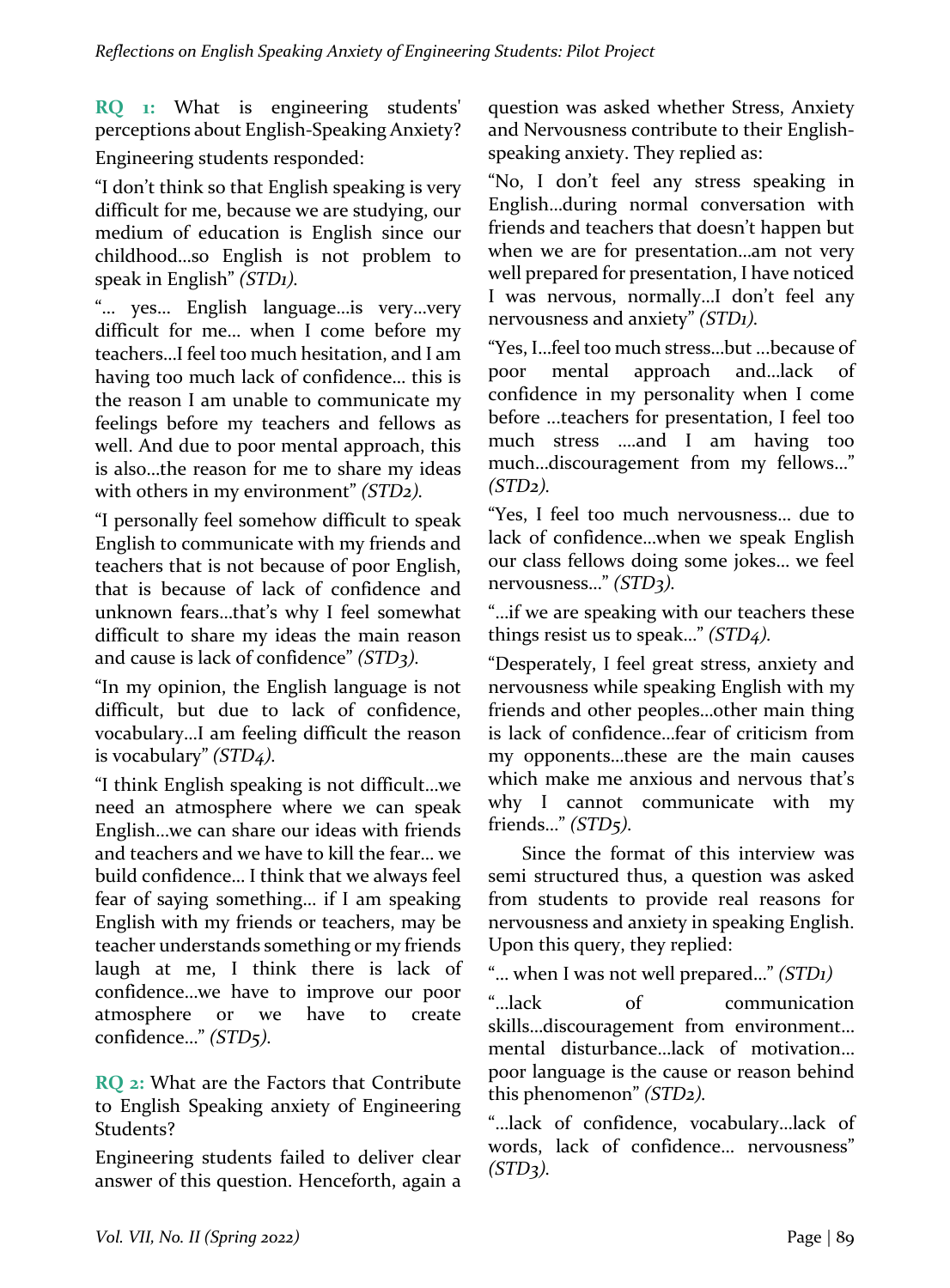"First of all, I admit that I feel great anxiety and nervousness speaking in English, that is because of low self- esteem, lack of confidence...anxiety, nervousness...lack of general knowledge...fear of criticism...resist me to speak English with my friends" *(STD4)*.

"I feel nervousness and anxiety...because of the fear which I can't speak English with others ..." *(STD5)*.

Further, engineering students were inquired about their fear of making mistakes for speaking in English. They responded:

"...English is not our native language...I think that a nonnative speaker can commit mistakes…I don't feel making mistakes speaking in English...so the conclusion is I don't feel much fear..." *(STD1)*.

"I feel too much fear while speaking English, I feel too much hesitation... come before fellows...people...laugh at me while I am ...communicating in the English language" *(STD2).*

"... I do not feel when I speak English..." *(STD3).*

"Yes, definitely, I feel fear of making mistakes speaking in English... because of discouraging nature of colleagues in my environment... I am always anxious about peoples' remarks about me ...so that's why these are the difficulties that I feel fear of making mistakes" *(STD4)*.

"Yes, I feel fear of making mistakes... I think that I speak English maybe I not give ideas clearly may be students laugh at me, I lose my confidence that is the reason that I feel very fear" *(STD5).*

**RQ** 3: What are Strategies that Engineering Students Employ to Overcome English Speaking Anxiety?

Engineering students answered:

"...I have different techniques to overcome nervousness and anxiety..." *(STD1)*.

"... the main reason behind my stress and anxiety is my poor mental approach...when I …such type of situation… I change my thinking and try to be relaxed at that moment" *(STD<sub>2</sub>)*.

"I feel too much nervousness…lack of confidence...when I speak English first of all get more knowledge..." *(STD3)*.

"...the techniques which I almost adopt to overcome this anxiety and nervousness, first of all, I take few deep breaths and try to divert my mind from that topic...which make me easy and comfortable" *(STD4)*.

"I use techniques to overcome nervousness and anxiety by giving room to myself, ...maybe I use other language to clear my idea" *(STD5).*

## **Summary of Results**

**Table 1. Summary of Findings** 

| S. No           | <b>Research Question</b>             | <b>Findings</b>                            |
|-----------------|--------------------------------------|--------------------------------------------|
| $RQ$ 1:         | engineering<br>students'<br>What are | Hesitation, Lack of confidence, Poor       |
|                 | perceptions about English-Speaking   | thinking, Poor English, Unknown fears,     |
|                 | Anxiety?                             | Vocabulary, Poor environment, Fear of      |
|                 |                                      | Criticism.                                 |
| $RO2$ :         | What are the factors that contribute | Nervousness,<br>Stress, Discouragement     |
|                 | English speaking anxiety of<br>to    | from class fellows, Poor communication     |
|                 | engineering students?                | skills, Lack of motivation, Poor language, |
|                 |                                      | Low Self- Esteem, Lack of knowledge, Fear  |
| RO <sub>3</sub> | What are strategies that engineering | Deep breathing, giving space for thinking, |
|                 | students employ to overcome English  | Code switching                             |
|                 | speaking anxiety?                    |                                            |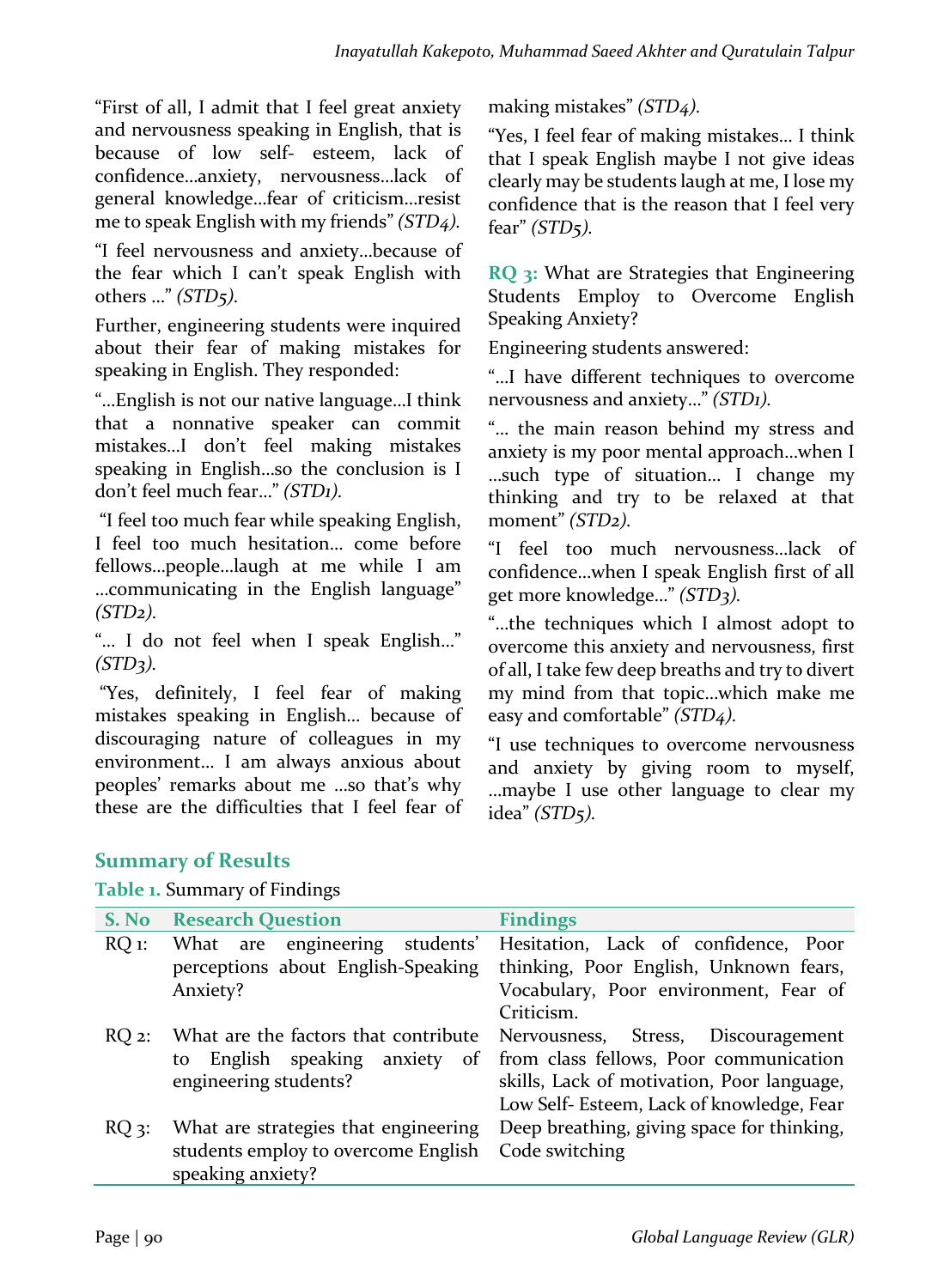Engineering student No.1 informed that he does not face anxiety in English speaking. He justified his claim by saying that since the beginning, the medium of his education has remained English. Thus, speaking in English has never remained a problem for him. Engineering student 2 admitted that he faces anxiety in English speaking. He further added he feels hesitation and lack of confidence when he appears before teachers. These barriers are responsible for making him unable to express ideas in front of teachers and classmates. For these barriers, he made responsible for the poor surrounding environment and his poor thinking. Engineering student  $\frac{1}{3}$  said he finds it difficult to speak with friends and teachers to some extent. He mentioned reasons like lack of confidence and self-generated fears. More specifically, he mentioned that lack of confidence is the biggest barrier. Engineering student  $4$  informed speaking in English is difficult for him due to a lack of confidence and poor vocabulary. Engineering student  $\frac{1}{5}$ expressed poor environment and lack of confidence are his barriers. He was apprehensive about speaking in English that his friends and teachers may not laugh or ridicule him. He emphasized the improvement of the environment for effective speaking in English because it plays a paramount role in every profession of life.

**RQ** 2: Engineering student 1 informed that he does not feel stressed sharing ideas with friends and teachers in English. He feels nervous when he is not well prepared for the presentation. Engineering student 2 admitted that he faces too much stress speaking in English because of his poor thinking and poor confidence. He becomes a victim of fear when he speaks with teachers. He blamed his classmates for his discouragement. Engineering student 3 expressed that due to a lack of confidence, he faces nervousness. Moreover, his class fellows ridicule and make fun of him; thus, he feels nervous. Engineering student 4 said while speaking in English with teachers, and he faces stress, anxiety, and nervousness. Engineering student  $5$  said speaking with friends and an unknown audience, he faces stress, anxiety and nervousness. Stress, anxiety, nervousness, lack of confidence and fear of criticism were major causes of Englishspeaking anxiety of this student.

Since it was a semi structured interview, a question was asked from engineering students to provide concrete reasons for nervousness and anxiety. They answered: lack of preparation, poor communication skills, discouraging environment, mental disturbance, lack of motivation, poor language, poor confidence, poor vocabulary, nervousness, anxiety, low self-esteem, lack of knowledge, and fear of criticism as major reasons for their nervousness and anxiety speaking in English.

Further, when engineering students were queried about reasons for making mistakes in English speaking. Engineering student 1 said English is not his native language. Thus, a second language speaker can make mistakes. He is never fearful of making mistakes. Engineering student 2 acknowledged that he feels too much fear of speaking in front of class fellows and other audiences. He showed apprehension that if he made mistakes, his class fellows and audience shall laugh. Engineering student  $\alpha$  plainly informed he has no fear of making mistakes. Engineering student  $4$  expressed he faces the fear of making mistakes because his surrounding environment is completely discouraging. Moreover, he was conscious of passing class fellows' remarks. Engineering student 5 orated he is fearful of making mistakes and due to this phenomenon; he loses confidence. 

**RQ** 3: Engineering student1 failed to provide any clear answer. He just informed he uses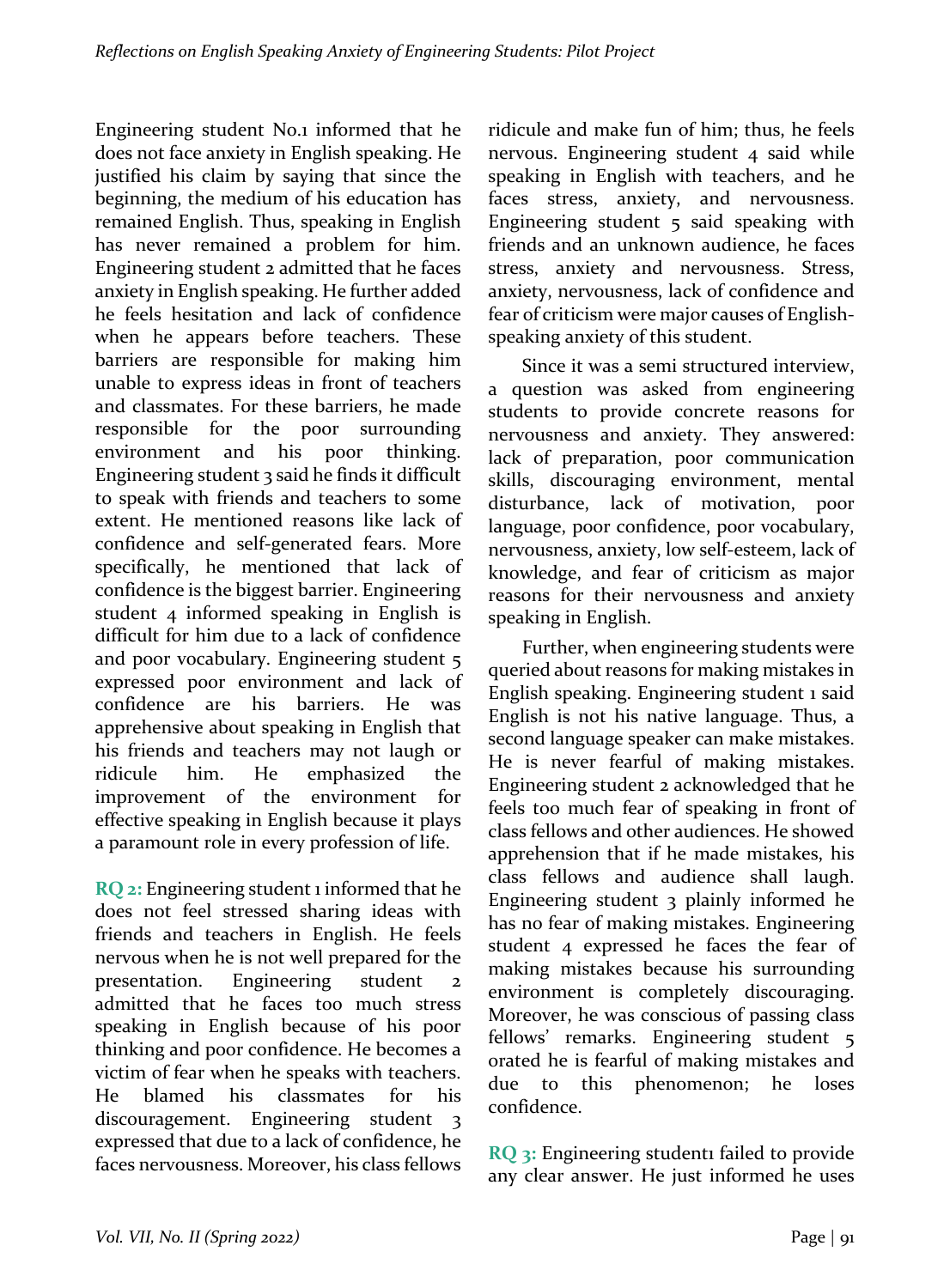diverse techniques to overcome his nervousness and anxiety. Engineering student 2 said he diverges his thought and keeps himself relaxed to dodge nervousness and anxiety. Engineering students  $3$  and  $4$ exposed they gather information and knowledge to avoid anxiety and nervousness. Engineering student  $5$  informed in order to overcome nervousness and anxiety, he gives himself good space. Moreover, he uses the technique of code switching to continue the talk. The findings of this research are in line with other literature studies for instance (Malik Sameena et al., 2020, Uzma Noora et al., 2020, Kakepoto Inayatullah et al., 2013, Ridwan Nurmansyah & Eva Nurmayasari, 2018, Amirul Mukminin et al., 2015, Sugiyati Kenti & Indriani Lilia, 2021, Fang Fan & Tang Xiaofei, 2021, Sameena Malik et al., 2020, Mubash, 2020, Asysyifa et al., 2019, Toubot et al.,2018, Ridwan Nurmansyah & Eva Nurmayasari, 2018, Reni Handayani et al., 2018, Bhatti Nasreen et al., 2016).

## **Conclusion**

Results exhibited that English Speech Anxiety prevailed among engineering students of Pakistan. Various barriers impeded speaking in English, for example; nervousness, stress, peer discouragement, poor communication skill, lack of motivation, poor language, low self- esteem, lack of knowledge, fear, hesitation, lack of confidence, poor thinking, poor English, unknown fears, poor vocabulary, poor environment and fear of criticism. University students should never have English speaking anxiety at this stage since after graduation. They have to join workplace jobs. Hence they should be well prepared in the English language. Anxiety is a natural phenomenon; therefore, students who are apprehensive in nature attend communication skill trainings and refresher courses to overcome this anxiety. Engineering universities also should play an indispensable role in providing ample opportunities of speaking to students in classrooms. For this purpose, they should add speaking courses to engineering curricula to meet the communicative need of students. This study was limited to final year engineering students and few engineering students were studied as a pilot study project. Only one data collection instrument was used. Hence, future studies should use more than one instrument and involve more population of engineering students to gather rich data about this important issue that hampers the speaking ability of engineering students of Pakistan.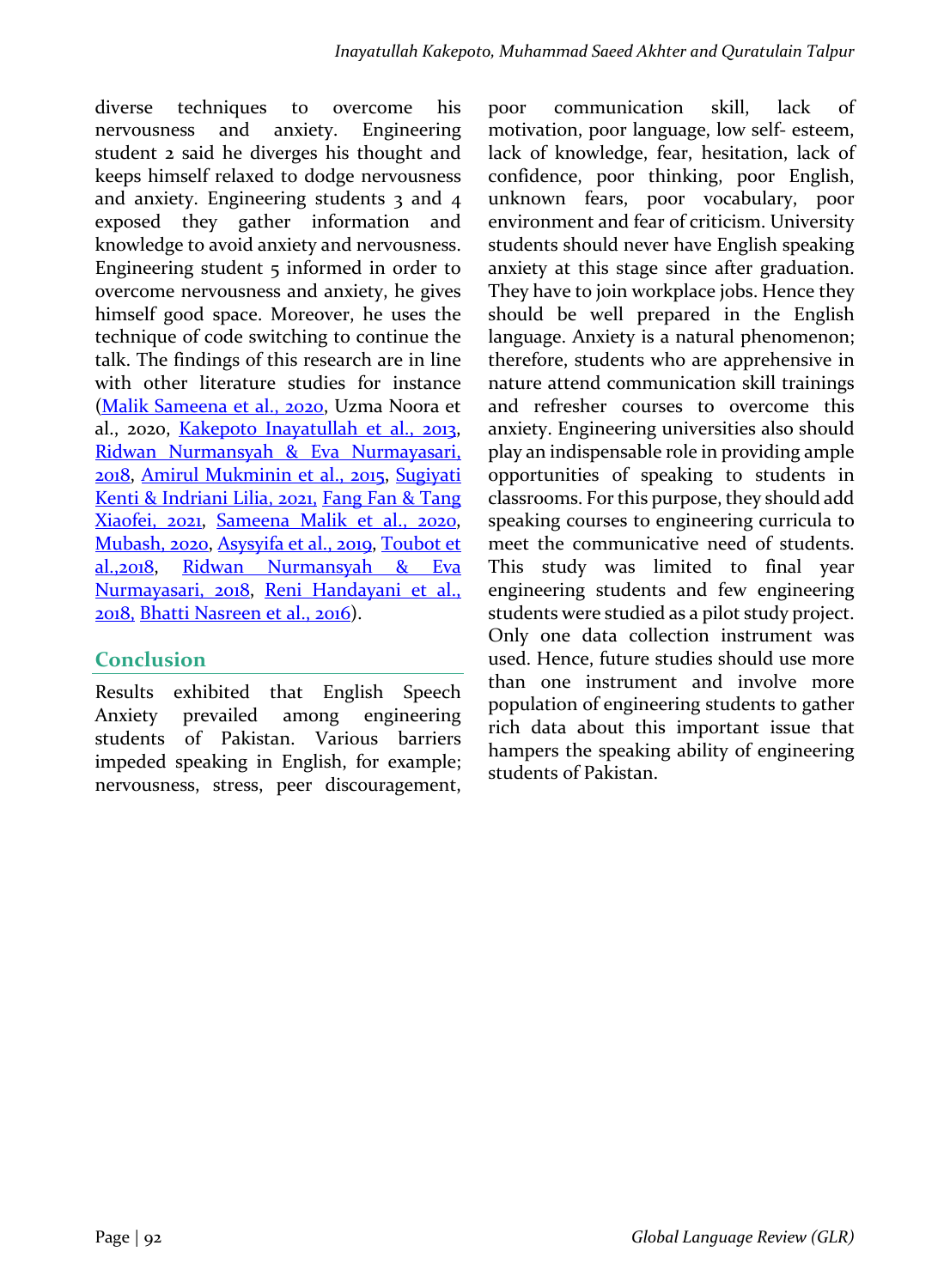# **References**

- Abbasi A. M., Samreen, R. A., Alia F., & Stephon, J. (2019). Exploring Factors of Speech Anxiety in Second Language Classroom. *Advances in Language and Literary Studies, 10*(5), 97-102.
- Samad, A., Mansoor A., & Abdul, K. K. (2021). An exploration of classroomrelated sources of Foreign Language Speaking anxiety of Pakistani University students. *Sir Syed Journal of Education & Social Research, 4*(1),
- Ahsan, M., Asif, M., Kaukab, A., Zafar M., & Naeem, M. (2020). Anxiety as an English pronunciation barrier in multilingual classroom: A case study of southern Punjab (Pakistan). *International Journal of English Language and Literature Studies*,  $9(4)$ , 305-314.
- Mukminin, A., Noprival, Masbirorotni, Sutarno, Arif, N., & Maimunah. (2015). EFL Speaking Anxiety among Senior High School Students and Policy Recommendations. *Journal of Education and Learning, 9*(3), 217-225.
- Asysyifa, Ayu M. H., & Siska, R. (2019). Students' speaking anxiety in EFL classroom. Professional *Journal of English Education,*  $2(4)$ ,  $581-587$ .
- Bashori, M., van Hout, R., Strik, H., & Cucchiarini, C. (2020). Web-based language learning and speaking anxiety. *Computer Assisted Language Learning*, doi: 10.1080/09588221.2020.1770293
- Bhatti, N., Memon, S., Pathan, H. (2016). Investigating the perceptions of Pakistani English language learners on language learning anxiety in EFL classroom. *Advances in Language and Literary Studies, 7*(5).
- Creswell, J. W., & Báez, J. C. (2020). 30 *Essential Skills for the Qualitative Researcher*. Sage Publications.
- Creswell, J. W. (2012). *Qualitative inquiry and research design: Choosing among five approaches.* London: Sage
- Denzin, N. K., & Lincoln, Y. S. (2008). *The*

*landscape of qualitative research*. London: Sage.

- Fang, F., & Tang, X. (2021). The Relationship between Chinese English Major Students' Learning Anxiety and Enjoyment in an English Language Classroom: A Positive Psychology Perspective. *Frontiers in Psychology, 12*, 705244.
- Waseem, F., & Tahira, J. (2013). Anxiety amongst learners of English as a second language: An examination of motivational patterns in the Pakistani context. *International Journal of Humanities and Social Science, 3*(16), [Special Issue].
- Gopang Illahi, B. F. A. B., & Pathan, H.  $(2015)$ . Investigating Foreign Language Learning Anxiety among Students Learning English in a Public Sector University, Pakistan. The Malaysian *Online Journal of Educational Science, 3*(4),
- Kakepoto I., Hamdan, S., Hadina, H., Umrani, A. I., & Irfan, A. M. (2013). Analyzing Communication Apprehension of Engineering Students of Pakistan for Workplace Environment. *European Journal of Business and Management*,  $5(5)$ ,
- Kakepoto I., Hamdan, S., Hadina, H., Irfan, A. M., Aamir, I. U. (2013). Technical Oral Presentation: Analyzing Communicative Competence of Engineering Students of Pakistan for Workplace Environment. *Research on Humanities and Social Sciences*, 3(2),
- Kakepoto, I., Hadina, H., Noor, Abidah, Yusuf, B., & Zafar, I.  $(2012)$ . The picture of modern workplace environment and oral communication skills of engineering students of Pakistan. International Journal of Applied Linguistics & English Literature,  $1(5)$ [Special Issue]
- Khattak Z. I., Jamshed, T., Ahmad, A., Baig, M. N. (2011). An Investigation into the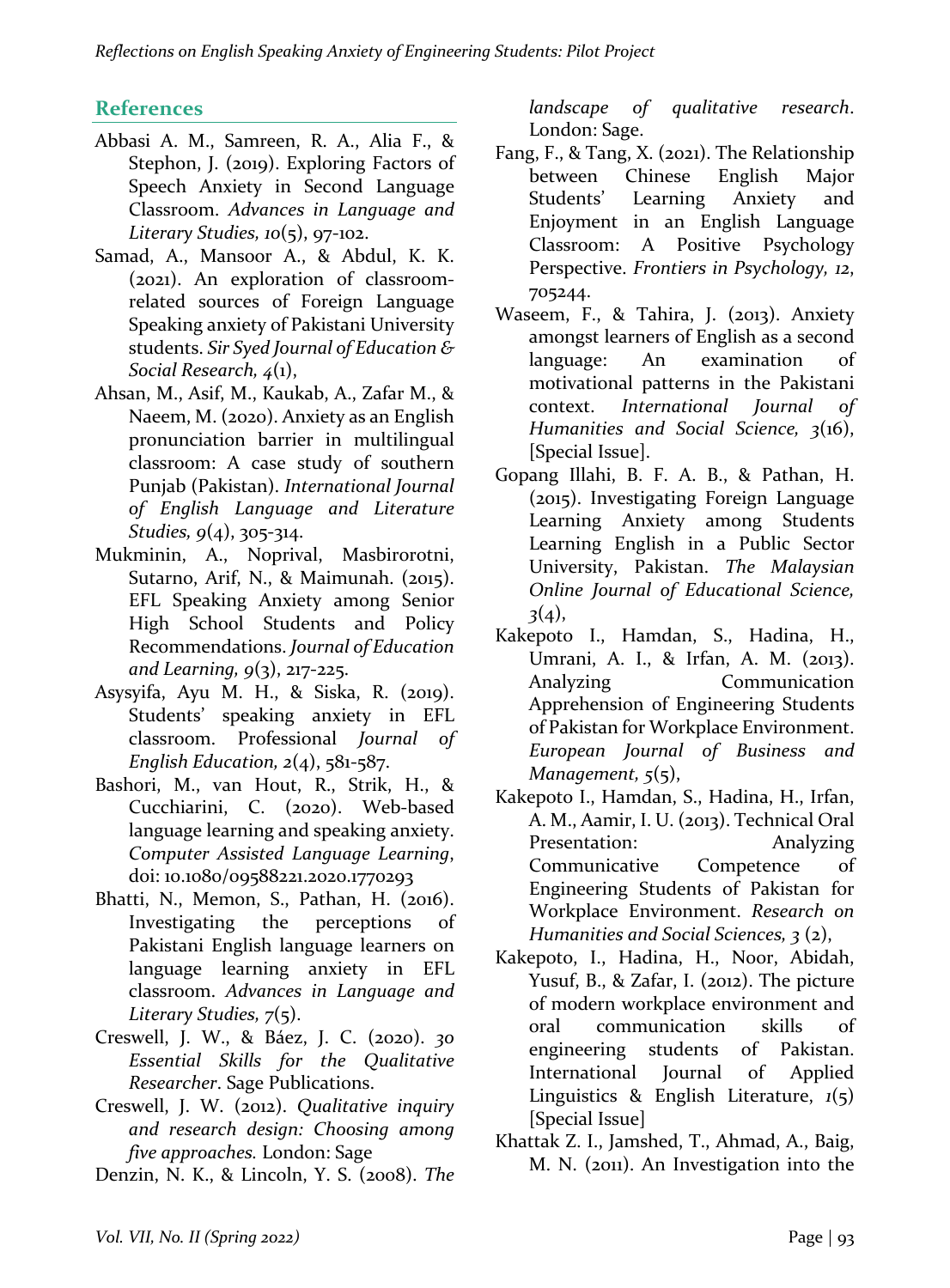Causes of English Language Learning Anxiety in Students at AWKUM. *Procedia Social and Behavioral Sciences,*  15, 1600-1604.

- Kho, M. G. W., & Leong, L. M.  $(2015)$ . Causes of academic oral presentation difficulties faced by students at a Polytechnic in Sarawak. The English *Teacher, 44*(3), 132-142.
- Lenard, D. B., & Pintarić, L. (2018). Comparison of employers' and students' perceptions regarding communication skills. The Journal of Teaching English *for Specific and Academic Purposes,*  $6(1)$ , 63-82.
- Macayan, J. V., Quinto, E. J. M., Otsuka, J. C. & Cueto, A. B. S. (2018b). Influence of Language Learning Anxiety on L<sub>2</sub> Speaking and Writing of Filipino Engineering Students. 3L: The Southeast *Asian Journal of English Language Studies*, 24(1), 40-55.
- Malik, S., Huanq, Q., Ibrahim, O., & Muhammad, A. S. (2021). Detecting perceived barriers in FLSA: The sociopsycholinguistic study of EFL university learners. *Advances* in Language and *Literary Studies, 12*(1),
- Marshall, C., & Rossman, G. B. (2011). *Designing qualitative research*. London: Sage.
- Merriam, S. B. (2009). *Qualitative research: A guide to design and implementation.* London: Jossey-Bass.
- Miles, M. B., & Huberman, A. M. (1994). *Qualitative data analysis* (2<sup>nd</sup> Edition). London: Sage Ltd.
- Mubash, S. K. M. (2020). Reasons for English language speaking anxiety among students in private universities of Bangladesh. *Journal of Education and Social Sciences, 16*(1),
- Mugheri, N. A., Lohar, S. A., & Kalyar, J. M. (2018). An analysis of undergraduates' anxiety in speaking English language at the University of Sindh, Jamshoro: A case study. *International Research*

*Journal of Arts and Humanities (IRJAH), 47*(47).

- Natow, R. S. (2020). The use of triangulation in qualitative studies employing elite interviews. *Qualitative Research, 20*(2), 160-173
- Nugroho, I., Miftakh, F., Wahyuna, Y. T. (2021). Exploring Students' Speaking Anxiety Factors in an Online EFL Classroom. **INTERACTION:** *Iurnal Pendidikan Bahasa, 8*(2).
- Reni, H., & Purbani, W. (2018). Self-Reflections of Introvert Students towards Problems of Speaking English. *Advances in Social Science, Education and Humanities Research, 267*,172-179.
- Ridwan, N., & Eva, N.  $(2018)$ . Exploring the low proficiency level student's anxiety during speaking English. *English Journal, 12*(2), 120-128.
- Riffat-un-Nisa, A., Musarrat, A., Muhammad, N. A. (2010). An investigation of Foreign Language classroom anxiety and its relationship with students' achievement. *Journal of College Teaching & Learning, 7(11).*
- Robson, C. (2011). *Real world research*. Chichester: Wiley.
- Rubin, H. J., & Rubin, I. S. (2012). Qualitative *interviewing: The art of hearing data*. London: Sage.
- Santos, L. M. D. (2019). English language learning for engineering students: application of a visual-only video teaching strategy. Global Journal of *Engineering Education, 21(1), 37-44.*
- Saranraj, L., & Meenakshi, K. (2016). The Influence of Anxiety in Second Language Learning: A Case Study with Reference to Engineering Students in Tamil Nadu, India. *Indian Journal of Science and Technology, 9(42),*
- Sara, S., Munazzah, R., & Munazza, N. (2021). Investigating English Language Speaking Anxiety and Writing Fear: A Case Study. *Pakistan Social Sciences Review, 5*(2),